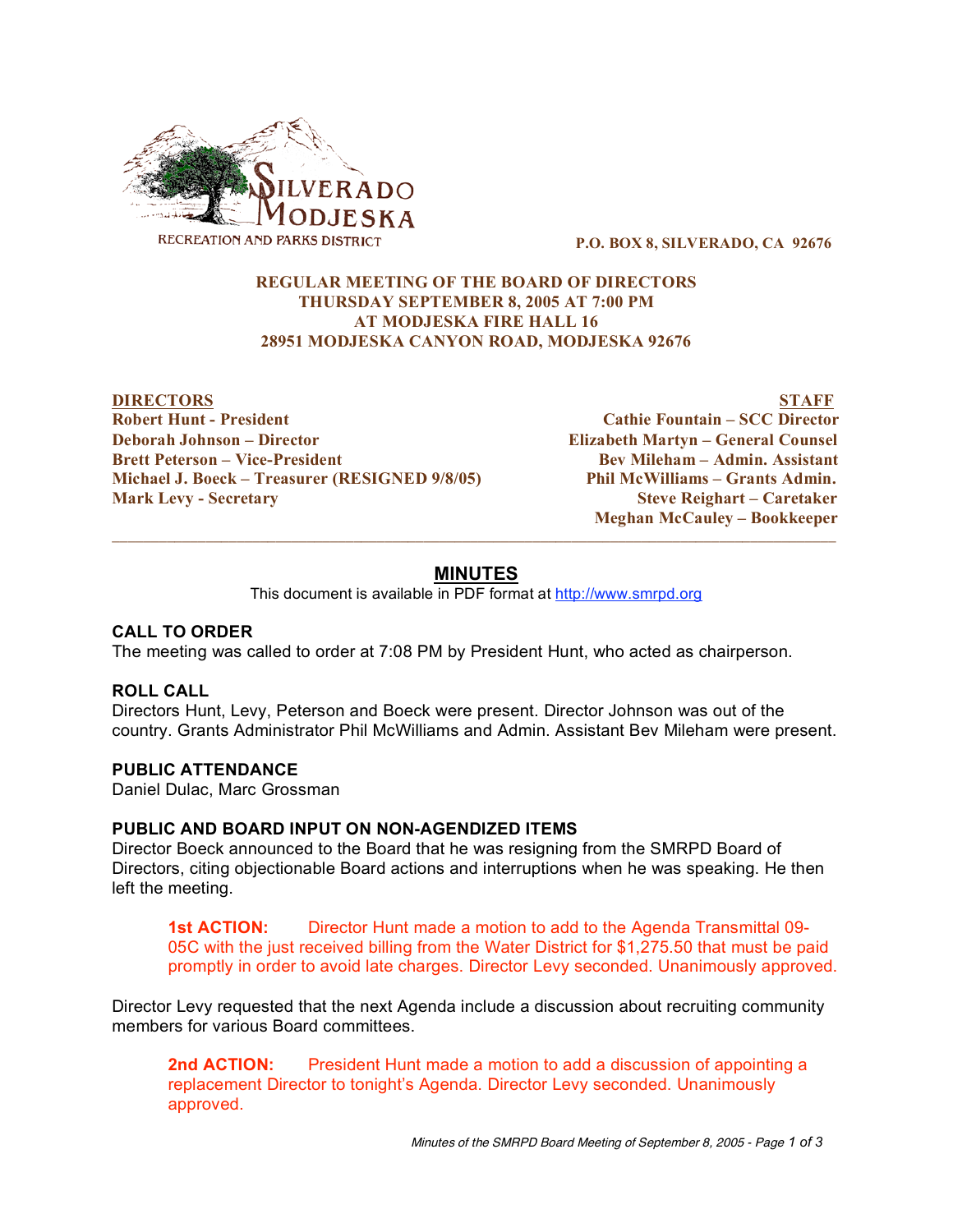Director Peterson requested an Action Item be placed on the next Agenda considering a change of days for the Board meetings.

# **CONSENT CALENDAR**

Director Hunt reminded the Board to fill out their 470 forms and return them to the Registrar of Voters ASAP.

Director Levy reminded the Board about the September 14th LAFCO meeting to consider changes in the District's Sphere of Influence, and that of numerous other agencies in this part of the county. He is going to the meeting and asked the Board to attend also.

Director Hunt said he would fill out the CAPRI Rating Questionnaire.

**3rd ACTION:** Director Peterson made a motion to accept the Consent Calendar and the Minutes of August 25, 2005. Director Levy seconded. Unanimously approved.

### **TREASURER'S REPORT**

**4th ACTION:** Director Hunt made a motion to approve payment of transmittals 09- 05A, 09-05B, 09-05C, and 08-05C in the total amount of \$3,896.64. Director Levy seconded. Unanimously approved.

There was no information or comment offered on the overdue FY 2005-2006 Budget by Director Boeck before departing, and no previous indication that there is any information or comment to offer.

### **OTHER DISTRICT BUSINESS**

The Board discussed filling the vacancy for Board Director, and notification of those offices that the Treasurer normally deals with. The topic was then tabled to the next Regular Board Meeting.

Discussed replacing a BBQ in Modjeska Park that is no longer serviceable. Phil McWilliams found one for \$139 and the Board told him to go ahead and purchase it.

The Board also discussed a propane BBQ that was donated by resident Frank Stewart. The liabilities of allowing park visitors to operate such a BBQ were discussed. Director Hunt offered to ask CAPRI for their advice. At this point Captain Mark Grossman was asked if Station 16 could make good use of the grill and responded that they were in need of one. After confirming that the District could borrow it if a need arose, Board consensus was to donate it to Station 16. Director Hunt suggested sending a thank-you letter to Frank Stewart for the very generous gift and advising him that an excellent use had been found for it.

Phil McWilliams brought in shingle samples for the Modjeska Community Center roof, and has selected one but will wait for Director Johnson's opinion (as a member of the Facilities Committee) on the final color. He noted there was termite damage to some of the roof members that would have to be repaired at the same time the roof was redone. He will proceed with an application for a permit to repair the roof.

It was suggested that the roof be repaired on the gazebo above Modjeska Park and a plaque be placed on it honoring long time resident Jenny Richards, who passed away recently. Director